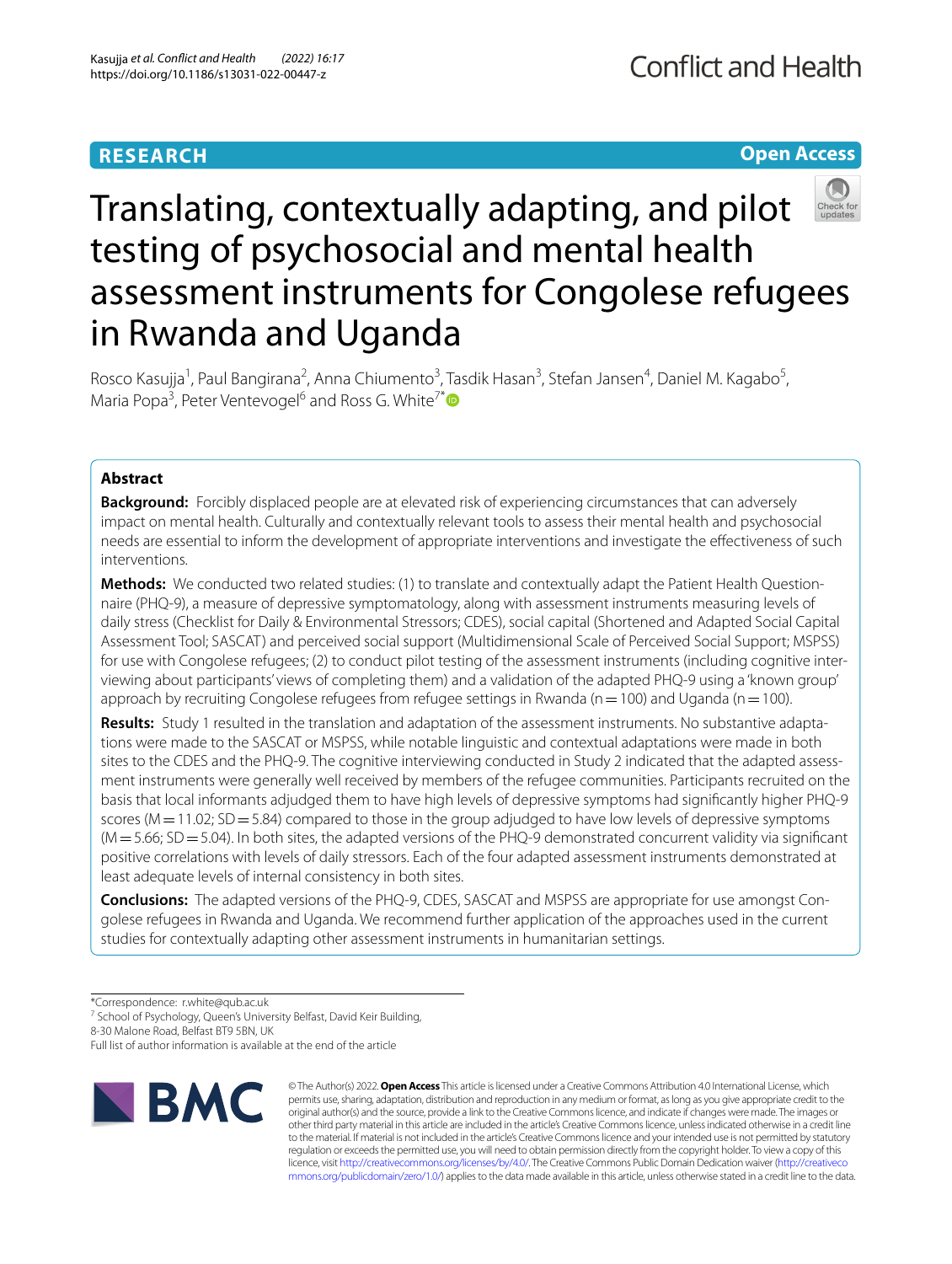**Keywords:** Mental health and psychosocial support, Refugees, Humanitarian settings, Post-confict, Assessment, Depression, Adaptation

## **Background**

Eastern Democratic Republic of Congo (DRC) has experienced multiple interrelated conficts for more than a quarter of a century  $[1, 2]$  $[1, 2]$  $[1, 2]$  $[1, 2]$ . The ongoing violence and instability has led to an exodus of almost a million refugees and asylum seekers from the DRC to neighbouring countries [\[3](#page-11-2)]. In early 2020, Uganda and Rwanda were the frst and fourth largest recipients of refugees from the DRC—hosting 422,989 and 76,266 refugees respectively [\[3](#page-11-2)]. Congolese refugees living in these neighbouring countries experience elevated levels of mental health difficulties  $[4, 5]$  $[4, 5]$  $[4, 5]$  $[4, 5]$  $[4, 5]$  associated with social circumstances in their country of exile and past experiences of violence and adversity [\[6](#page-11-5), [7\]](#page-11-6). A key strategy for supporting the mental health and wellbeing of confict-afected Congolese populations is to provide services within the community, and to strengthen existing social support systems that may have been weakened due to confict and/or displacement [[8](#page-11-7)[–11](#page-11-8)].

High levels of mental health difficulties have consistently been recorded in areas afected by confict. In a recent meta-analysis of studies among adults living in areas that had experienced confict less than 10 years previously [\[12](#page-11-9)] estimated a point prevalence of mental disorders of 22.1%. Experiences of adversity can occur throughout the refugee cycle: in the country of origin, (e.g. exposure to violence, torture and persecution), during fight (including exploitation, impoverishment and lack of resources), as well as in displacement settings (e.g. stigma, discrimination, stress associated with asylum processes and lack of hope for the future) [\[13](#page-11-10)[–15\]](#page-11-11) Social adversity in the form of 'daily stressors' such as lack of access to basic resources, isolation, lack of safety and security, family violence, and communal tensions, can be an important determinant of common mental health issues [[16\]](#page-11-12). Confict-related traumatic events and displacement-related stressors may share a common putative causal mechanism in impacting the mental health and wellbeing of forcibly displaced communities by limiting a person's freedom to engage in forms of behaviours which they value [[17\]](#page-11-13).

Having tools available to carefully assess important dimensions of the mental health and wellbeing of forcibly displaced people is important for the provision of humanitarian support. Standardised assessment instruments need to consider local cultural and linguistic contexts in order to be reliable and valid [[18](#page-11-14)[–20](#page-11-15)]. Assessment instruments that have been adapted for the local

setting are more likely to assess the specifc construct of interest appropriately [[21\]](#page-11-16).

The current paper reports on two related studies that form part of the same iterative process aimed at adapting, pilot testing and (in the case of the PHQ-9) rapidly validating assessment instruments. Study 1 reports on a procedure to translate and contextually adapt four assessment instruments for use with Congolese refugees in Rwanda and Uganda. These assessment instruments are being used in the *Community-based Sociotherapy Adapted for Refugees* (CoSTAR; [http://www.liverpool.](http://www.liverpool.ac.uk/costar) [ac.uk/costar\)](http://www.liverpool.ac.uk/costar) project that aims to evaluate communitybased sociotherapy as an intervention for reducing depressive symptomatology among Congolese refugees in Rwanda and Uganda. Study 2 reports on pilot testing of the adapted assessment instruments and a rapid validation of the Patient Health Questionnaire (PHQ-9) [[22](#page-11-17)] which is the primary outcome measure in the CoSTAR project, and describes the outcome of cognitive interviews aimed at assessing the comprehensibility and the acceptability of all four translated assessment instruments in both sites, as well as an indication of the internal consistency of all four assessment instruments. We shall separately describe the methods and results of Study 1 and then the methods and results of Study 2, before jointly discussing the implications of the two studies.

## **Study 1 (Translation and contextual adaptations of assessment instruments) Methods Settings**

*Location 1*: Gihembe Refugee Camp in the Northern province of Rwanda is one of the oldest refugee camps in Rwanda. It currently hosts 12,206 refugees from DRC [[23\]](#page-11-18), almost all of whom (99%) are Kinyarwanda speaking Congolese survivors (and their ofspring) of the 1997 massacre in the Mudende Refugee Camp in Western Rwanda  $[24]$  $[24]$  $[24]$ . The camp has approximately equal numbers of male and female refugees and an average family size of 4.5 people  $[25]$ . The majority of Gihembe refugees are Christian, with a minority Muslim population. The 'Imiryango' (clans) constitute a vital element in the camp's socio-cultural ecosystem, contributing strongly to individual and family/social identities. Administratively, the camp is divided into 44 'villages' clustered into 12 'quartiers'. Everyday life in the camp is overseen by an Executive Committee composed of eight members of the refugee community, facilitated by the Ministry of Emergency Management, and various humanitarian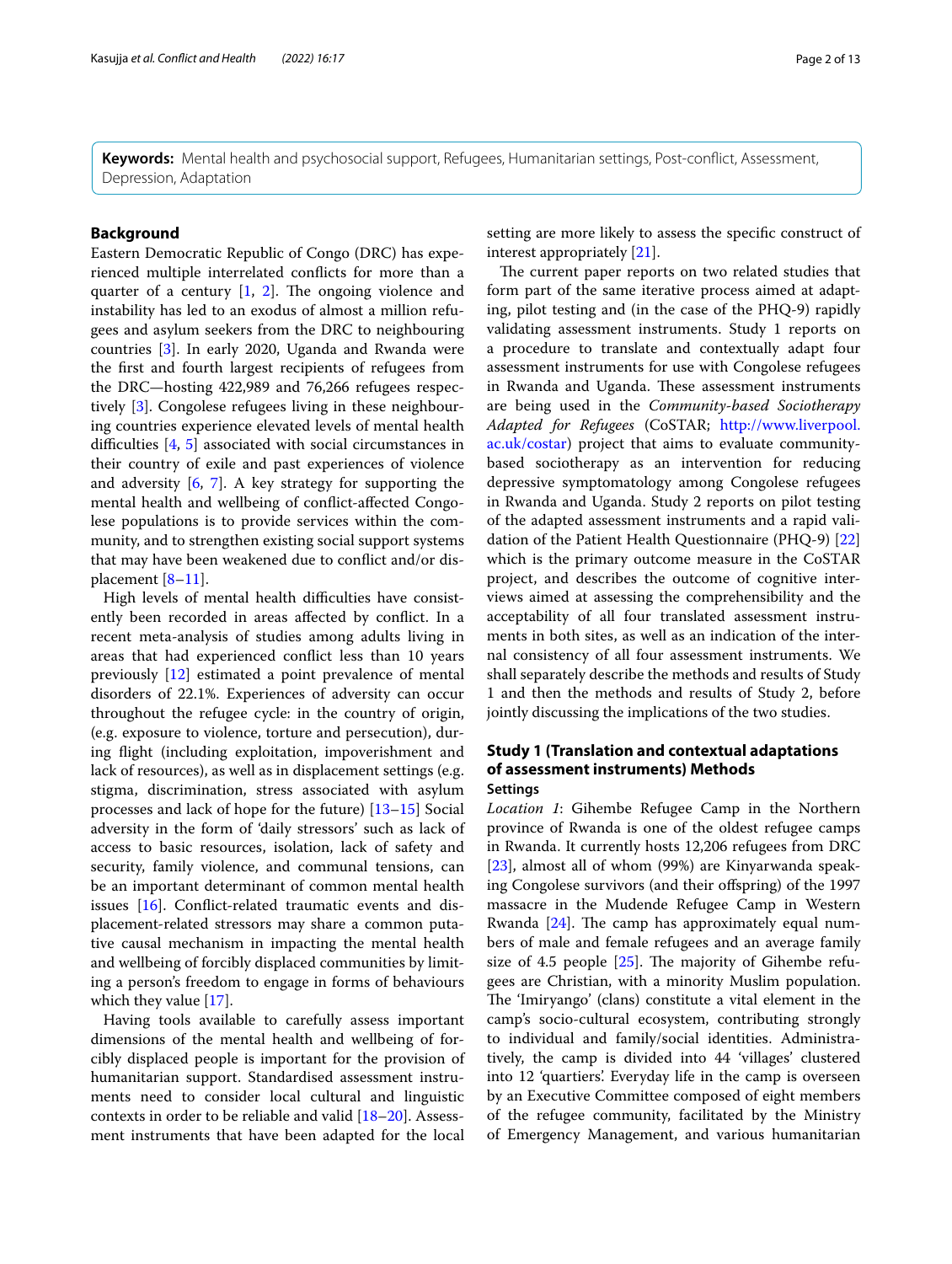organizations provide support across all sectors including mental health and psychosocial support. Refugees in Rwanda are granted the right to work, start businesses, continue education, and are not subject to an encampment policy [[26\]](#page-11-21).

*Location 2*: Kyangwali is a refugee settlement in the Kikuube district of Western Uganda. It was established in the 1960s to accommodate refugees from Rwanda. Following the voluntary repatriation of most Rwandans in 1994, the settlement has predominantly hosted refugees from the DRC. As of January 2021, a total of 125,039 persons—53% female—lived in the 42,248 households of Kyangwali [[27\]](#page-11-22) spread across 28 diferent villages. Most refugees are from the DRC (120,328) with smaller populations from South Sudan (3439), Rwanda (1147) and other countries (125) [\[27](#page-11-22)]. With Uganda granting refugees the right to work, approximately half of the population in Kyangwali have an occupation, mostly in agriculture [[27\]](#page-11-22).

#### **Assessment instruments**

*The Patient Health Questionnaire* (PHQ) [[22\]](#page-11-17) is a selfadministered version of the Primary Care Evaluation of Mental Disorders diagnostic instrument for common mental disorders. The PHQ-9  $[22]$  $[22]$  is the depression module, which scores each of the nine DSM-IV criteria on a scale of "0" (not at all) to "3" (nearly every day). The total score is calculated by summing the scores for each item (range:  $0$  to  $27$ ). The PHQ-9 also has a supplementary item that asks participants to reflect on 'how difficult have these problems made it for you to do your work, take care of things at home, or get along with other people?' (assessed on a four-point Likert scale ranging from 'Not at all difficult' to 'Extremely difficult'). This item is not converted into a numerical score and hence is not included in the PHQ-9 total score. PHQ-9 scores≥5, 10, 15, and 20 represent mild, moderate, moderately severe, and severe depression, respectively  $[28]$  $[28]$  $[28]$ . The initial validation of the diagnostic properties of the PHQ-9 was based on data from two studies involving 3,000 patients in seven obstetrics-gynaecology clinics and 3,000 patients in eight primary care clinics in the United States of America  $[29, 30]$  $[29, 30]$  $[29, 30]$  $[29, 30]$ . The scale has been widely used as an outcome measurement for depression research and has been validated in various settings in Sub-Saharan Africa [[31\]](#page-11-26) including in Uganda and Rwanda [\[32,](#page-11-27) [33](#page-11-28)]. A recent study [\[34](#page-11-29)] conducted with South Sudanese refugees in Uganda found adequate internal consistency. A cut-of score of $\geq$ 10 has been proposed to be appropriate for screening for possible depression in East Africa [\[35,](#page-12-0) [36](#page-12-1)].

*Checklist for Daily & Environmental Stressors* (CDES) [[37](#page-12-2)] is a 14-item checklist that assesses problems with attaining food, water, shelter, fair access to services, safety and protection, legal services, harassment by police, harassment by the local population, healthcare services, sanitation facilities, employment, education, freedom of movement, and feeling humiliated or disrespected. A total daily environmental stressors score can be calculated by the total sum of the number of stressors [[37\]](#page-12-2).

The Shortened and Adapted Social Capital Assess*ment Tool* (SASCAT) [\[38\]](#page-12-3) is a multifaceted instrument designed to collect social capital data at the household, community and organizational (e.g. non-governmental organizations) levels. The items focus on the opportunities and constraints that individuals and groups face by assessing the social assets and networks that determine their access to resources. The SASCAT and other social capital scales have been widely used, including in Africa, but are rarely adapted for the local context and validated [[39\]](#page-12-4). A Kinyarwanda version of the scale, with some linguistic and contextual adaptations has been developed  $[40]$  $[40]$ , and was subsequently used in community-based sociotherapy research in Rwanda [[40](#page-12-5), [41](#page-12-6)].

The Multidimensional Scale of Perceived Social Sup*port* (MSPSS) [\[42](#page-12-7)] is a brief measure of the perception of the support that a respondent receives from three sources: a significant other, family, and friends. The MSPSS was originally validated in western populations but has since been validated in South Asian populations  $[43]$  $[43]$  $[43]$  and in Uganda  $[44]$  $[44]$ . The internal consistency of the MSPSS has been shown to be adequate [[45](#page-12-10)].

#### **Procedure**

Table [1](#page-3-0) describes the three-step process that was used to translate and contextually adapt the assessment instruments. This process was an adapted version of an approach originally developed by van Ommeren and colleagues [[46](#page-12-11)].

## **Ethics**

Ethical approval for the collection of data in both Study 1 and Study 2 were provided by University of Rwanda Institutional Review Board, Makerere University School of Social Sciences Research Ethics Committee, and University of Liverpool Central Research Ethics Committee. Approvals were also provided by the Office of the Prime Minister (Uganda) to undertake the work in Kyangwali, and MINEMA (Rwanda) to conduct the work in Gihembe. All workshop participants were provided with Participant Information Forms and provided written informed consent prior to participating in research activities.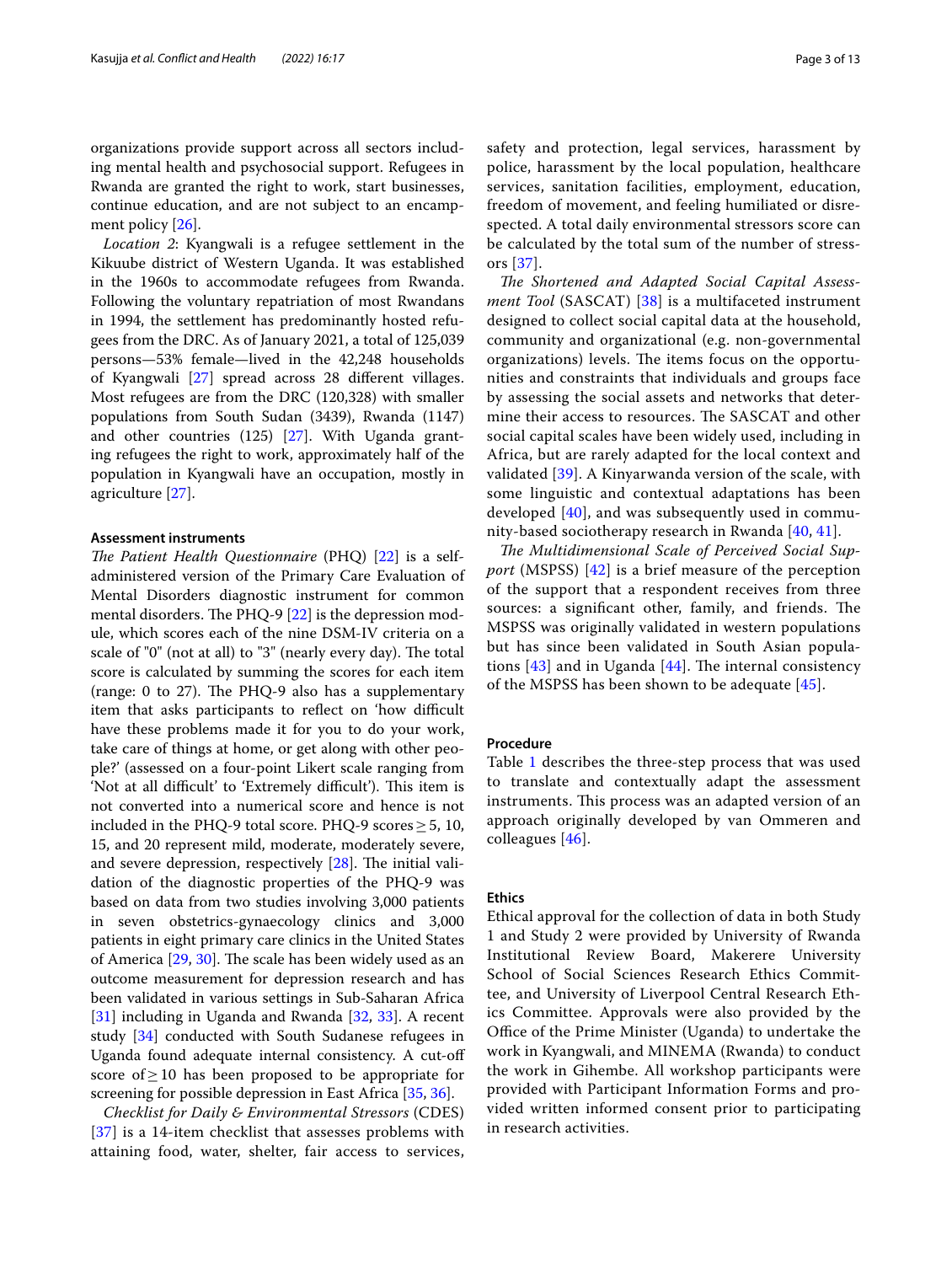<span id="page-3-0"></span>**Table 1** Procedure for linguistically translating and culturally adapting assessment instruments in the sites in Uganda and Rwanda

| Step                                                                                                                                                                                                                                                               | Kyangwali, Uganda                                                                                                                                                                                                                                                                                                                                                                                                                                                                                                                                                                                                                                                                                                                                                                                                                                                                                                                                                                                                                                                                                                                                                                                                                                                                                                                                                                                                                                                                                                                                                                                                                                                                                                                                                                                                                                                                                                                                                                                                                                                                                                                                                                                                                                                                                                                                                                                                                                                                                                                                                                                                                                                                                     | Gihembe, Rwanda                                                                                                                                                                                                                                                                                                                                                                      |
|--------------------------------------------------------------------------------------------------------------------------------------------------------------------------------------------------------------------------------------------------------------------|-------------------------------------------------------------------------------------------------------------------------------------------------------------------------------------------------------------------------------------------------------------------------------------------------------------------------------------------------------------------------------------------------------------------------------------------------------------------------------------------------------------------------------------------------------------------------------------------------------------------------------------------------------------------------------------------------------------------------------------------------------------------------------------------------------------------------------------------------------------------------------------------------------------------------------------------------------------------------------------------------------------------------------------------------------------------------------------------------------------------------------------------------------------------------------------------------------------------------------------------------------------------------------------------------------------------------------------------------------------------------------------------------------------------------------------------------------------------------------------------------------------------------------------------------------------------------------------------------------------------------------------------------------------------------------------------------------------------------------------------------------------------------------------------------------------------------------------------------------------------------------------------------------------------------------------------------------------------------------------------------------------------------------------------------------------------------------------------------------------------------------------------------------------------------------------------------------------------------------------------------------------------------------------------------------------------------------------------------------------------------------------------------------------------------------------------------------------------------------------------------------------------------------------------------------------------------------------------------------------------------------------------------------------------------------------------------------|--------------------------------------------------------------------------------------------------------------------------------------------------------------------------------------------------------------------------------------------------------------------------------------------------------------------------------------------------------------------------------------|
| A-Initial expert translation                                                                                                                                                                                                                                       | Each of the instruments were translated from<br>English to standard Swahili by a staff member<br>at the Department of Languages at Makerere<br>University, Kampala, Uganda.                                                                                                                                                                                                                                                                                                                                                                                                                                                                                                                                                                                                                                                                                                                                                                                                                                                                                                                                                                                                                                                                                                                                                                                                                                                                                                                                                                                                                                                                                                                                                                                                                                                                                                                                                                                                                                                                                                                                                                                                                                                                                                                                                                                                                                                                                                                                                                                                                                                                                                                           | Group translation from English by a team of<br>six bilingual (Kinyarwanda-English) members<br>of the CoSTAR research team. Team members<br>noted items or concepts considered difficult to<br>either understand and/or translate (e.g. terms<br>and phrases that lacked obvious equivalents in<br>standard Kinyarwanda). Proof-read by 4 external<br>members fluent in Kinywarwanda. |
| B-Review by local mental health experts and<br>practitioners inside and outside the refugee set-<br>tings, and cultural-competent members of the<br>CoSTAR Refugee Community Advisory Groups<br>(RCAG) to assess comprehensibility, acceptability<br>and relevance | The translated instrument produced in 'Step<br>A' were reviewed and the standard Swahili<br>translation of the instruments were appropriately<br>amended to Congolese Swahili.                                                                                                                                                                                                                                                                                                                                                                                                                                                                                                                                                                                                                                                                                                                                                                                                                                                                                                                                                                                                                                                                                                                                                                                                                                                                                                                                                                                                                                                                                                                                                                                                                                                                                                                                                                                                                                                                                                                                                                                                                                                                                                                                                                                                                                                                                                                                                                                                                                                                                                                        | The translated instruments produced in 'Step A'<br>(along with the associated notes) were reviewed<br>and appropriate Kinyarwanda translations for<br>phrasing and concepts that had been noted as<br>challenging were proposed.                                                                                                                                                     |
| C-Instrument adaptation workshop (attendees<br>included RCAG members, representatives of<br>the MHPSS implementing non-governmental<br>organization, Community Based Sociotherapy<br>Rwanda staff, and members of the local CoSTAR<br>research teams)              | Data collected as part of a rapid qualitative study exploring the problems experienced by the<br>communities and the tasks they undertake as part of their routine functioning was presented in<br>Kinyarwanda (Rwanda) or Kiswahili (Uganda) to the workshop attendees (see Chiumento and col-<br>leagues (10) for details of this study).<br>Two groups (both featuring bilingual speakers of Kinyarwanda/Congolese Kinyarwanda-English in<br>Rwanda, and Congolese Swahili-English in Uganda) were formed from the workshop attendees.<br>Each group focused on two different assessment instruments (Group 1: PHQ-9 & SASCAT; Group 2:<br>MSPSS & CDES).<br>The groups were provided with the local language versions of the assessment instruments<br>produced in 'Step B' alongside the original English language versions. The groups reviewed and<br>compared each of the items in the assessment instruments in the two language versions. Issues<br>with the translation were recorded by a designated 'scribe' on a Translation Monitoring Form (46)<br>which drew specific attention to:<br>Comprehensibility (i.e. is the translation understandable in the local language?)<br>Acceptability (i.e. would the respondent be uncomfortable honestly answering the question<br>posed?)<br>Relevance (i.e. is this question relevant in the local culture?), and Completeness (i.e. would translat-<br>ing the items back into English convey the same concepts and ideas as the original?)<br>There was also space on the forms for the groups to record further comments if required. In addi-<br>tion, the group working on the CDES was asked if any items should be omitted, or additional items<br>added considering the findings from our rapid qualitative study (10). Based on group consensus<br>through the Translation Monitoring Form prompts, each group produced agreed translated ver-<br>sions of each assessment instrument.<br>The English language versions of the assessment instruments were removed.<br>Two members (including the scribe) from Group 1 presented the versions of the PHQ-9 and<br>SASCAT to Group 2 by reading the items aloud and making the written copy available to view. This<br>served as a cross-check for any issues relating to comprehensibility, acceptability, relevance and<br>completeness. Notes about any additional changes that were agreed by consensus were made.<br>Similarly, two members of Group 2 (including the scribe) presented the versions of the MSPSS and<br>CDES to Group 1 by reading the items aloud and making the written copy available to view. Any<br>additional amendments agreed by consensus were noted. |                                                                                                                                                                                                                                                                                                                                                                                      |

### **Study 1 Results**

No substantive adaptations were made in either site to the SASCAT or MSPSS, and there were no challenges of note with regard to the linguistic translation of the items of these assessment instruments. However, there were notable adaptations made in both sites on the CDES and the PHQ-9 to reflect the local refugee setting and linguis-tic nuances. Table [2](#page-4-0) provides further details about these amendments.

## **Study 2 (Pilot testing of assessment instruments) Methods**

In both Kyangwali and Gihembe, a cross-sectional survey of 100 adults (aged 18 years and above) was conducted to: (1) Facilitate cognitive interviews about the participants' experience of completing the adapted versions of the four assessment instruments [\[46](#page-12-11)]. Participants completed all four assessment instruments, providing cognitive interview responses to one of these each—i.e. 25 participants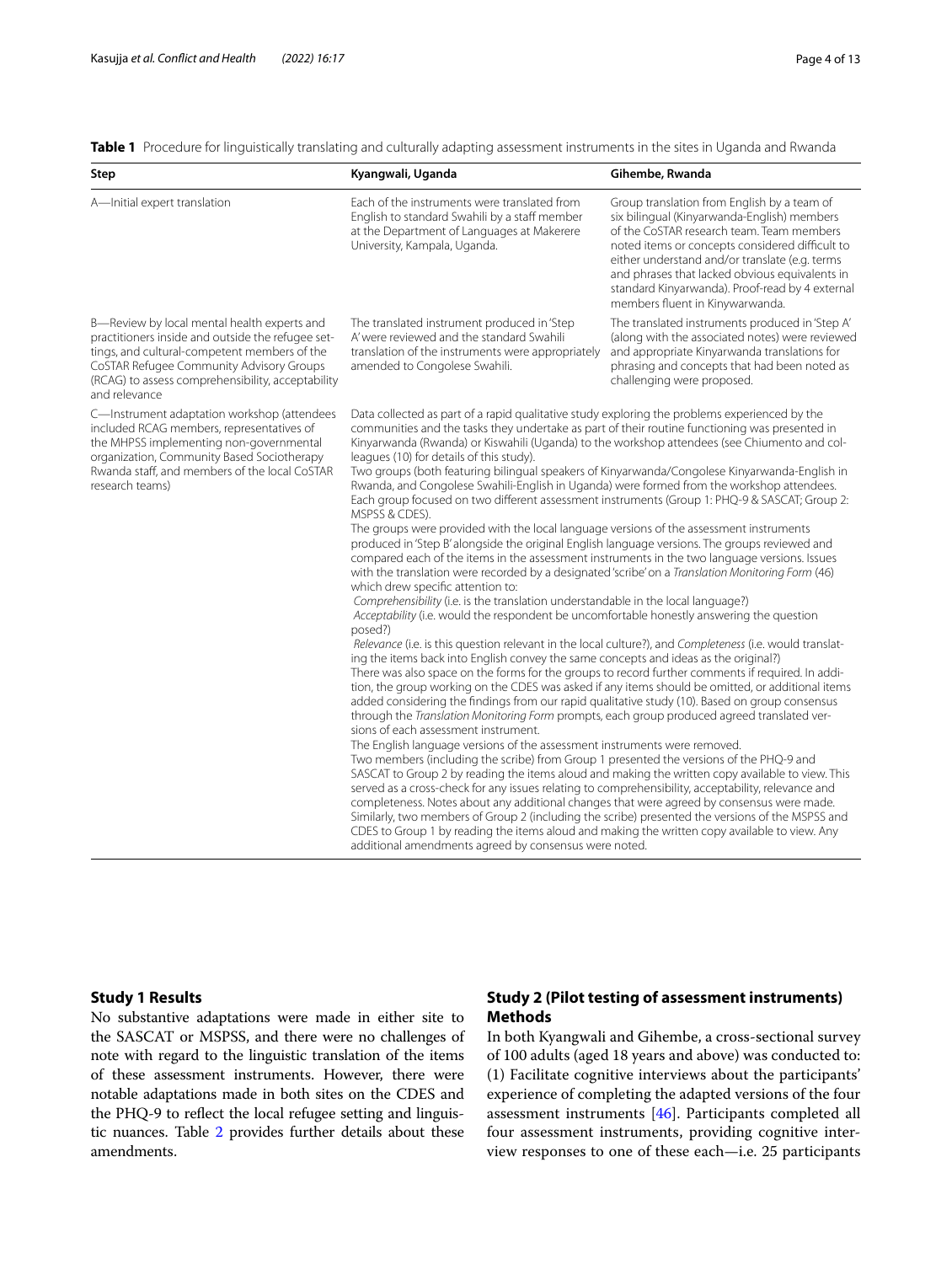<span id="page-4-0"></span>

|  | <b>Table 2</b> Adaptations to the CDES and the PHQ-9 in both sites |
|--|--------------------------------------------------------------------|
|--|--------------------------------------------------------------------|

|             | Assessment Kyangwali, Uganda                                                                                                                                                                                                                   | Gihembe, Rwanda                                                                                                                                                                                            |
|-------------|------------------------------------------------------------------------------------------------------------------------------------------------------------------------------------------------------------------------------------------------|------------------------------------------------------------------------------------------------------------------------------------------------------------------------------------------------------------|
| <b>CDES</b> | Two new items were added to the CDES:<br>'Have a problem with income that often causes stress?' (Una shida na<br>mapato inakuleteya mafikiri?) and<br>'Have a problem with people not taking care of you?' (Una shida<br>nawatu wasiokujalia?) | One new item was added to list of stressors assessed: 'Have a prob-<br>lem with firewood/fuel briguettes that often causes you stress?' (Ese ufite<br>ikibazo cy'ibicanwa kigutera kenshi guhangayika?)    |
|             | Item 8, the phrasing of the CDES was changed from 'local popula-<br>tion' to 'people where you live'                                                                                                                                           | Item 8, the phrasing of the CDES was changed from 'local popula-<br>tion' to 'people where you live'                                                                                                       |
| PHO-9       | Item 2, the Congolese Swahili phrasing 'Feeling very bad about<br>yourself or hopeless' (Uliwayi kujisikiya mubaya sana au kukata tama)<br>was used for 'depressed'                                                                            | Item 2, the Kinyarwanda phrasing 'disorder/illness of severe and per-<br>sistent sadness' (indwara y'agahinda gakabije) was chosen to capture<br>'feeling down/depressed'                                  |
|             |                                                                                                                                                                                                                                                | Item 7, 'Trouble concentrating on things such as reading newspaper<br>and watching television' was amended to incorporate more relevant<br>examples—specifically 'listening to radio or caring for family' |

providing feedback on each assessment instrument; (2) Examine the internal consistency of the four adapted versions of the assessment instruments in both sites; (3) Conduct a rapid validation of the adapted versions of the PHQ-9. To assess the construct validity of the PHQ-9, the 'known groups' approach was used (see:  $[47]$  $[47]$ ). This is where local informants are invited to identify people on the basis of whether they were, or were not, presenting with difficulties that overlap with the particular signs and symptoms (in this case depressive symptomatology) assessed by the assessment instrument. Investigating whether there are diferences between the groups can provide evidence of the construct validity of the adapted assessment instrument [[47\]](#page-12-12).

### **Recruitment**

Three *quartiers* in the Gihembe camp (out of 12) were selected as recruitment sites, and two villages (out of 28) in Kyangwali (Kagoma and Kasonga). To assist with the rapid validation of the PHQ-9, participants were purposively selected in both sites to include 50 individuals suspected of presenting with depressive symptomatology and 50 who were not. To identify and reach target groups, we consulted and engaged with local informants; mainly community leaders and community-health mobilizers in Gihembe, and a psychosocial officer working with *Humanitarian Initiative Just Relief Aid*, the organization that assisted with conducting the research activity in Kyangwali. Participants were purposefully recruited on the basis that the local informant was of the view that the person fell into one of two categories: (1) presenting with high levels of depressive symptomatology, or (2) presenting with low levels of depressive symptomatology. To ensure that depressive symptoms was consistently described, four items of the adapted versions of the PHQ-9 were used to guide the local informants' assessment of potential participants.

These included the two items that make up the  $PHQ-2$  $[48]$  $[48]$  $[48]$  (the first two items below) and an additional two items that assessed difficulties with sleep and reduced energy levels respectively. These additional two items were selected on the basis that they captured observable changes in the person's ability to maintain established routines that can be characteristic of depressive symptomatology:

Item 1 of the PHQ-9: Little interest or pleasure in doing things (Congolese Kinyarwanda/Congolese Swahili; *Kudashishikarira ibyo ukora cyangwa ntushimishwe nabyo/Upungufu wa hamu au raha ya kufanya vitu).*

Item 2 of the PHQ-9: Feeling down, depressed, or hopeless (Congolese Kinyarwanda/Congolese Swahili; *Kumva wacitse intege, ufte agahinda,cyangwa nta cyizere/Uliwayi kujisikiya mubaya sana au kukata tamaa).*

Item 3 of the PHQ-9: Trouble falling or staying asleep, or sleeping too much (Congolese Kinyarwanda/ Congolese Swahili; *Kubura ibitotsi, kubicikiriza hagati bikakugora kongera gusinzira, cyangwa gusinzira bikabije/Uliwayi kupata shida usingizi au kuweza kulala au kulala sana).*

Item 4 of the PHQ-9: Feeling tired or having little energy (Congolese Kinyarwanda/Congolese Swahili; *Kumva unaniwe cyangwa ufte intege nke/Uliwayi kujisikiya kuchoka au kutokuwa na nguvu).*

Care was taken to ensure that all those who were identifed by informants as having high levels of depressive symptomatology were known to organisations providing Mental health and Psychosocial Support (MHPSS) in the two sites. Similarly, if members of the research team became aware that participants in either site required support from organisations acting as implementing partners for physical health and/or community protection these participants were appropriately supported to make contact with those organisations.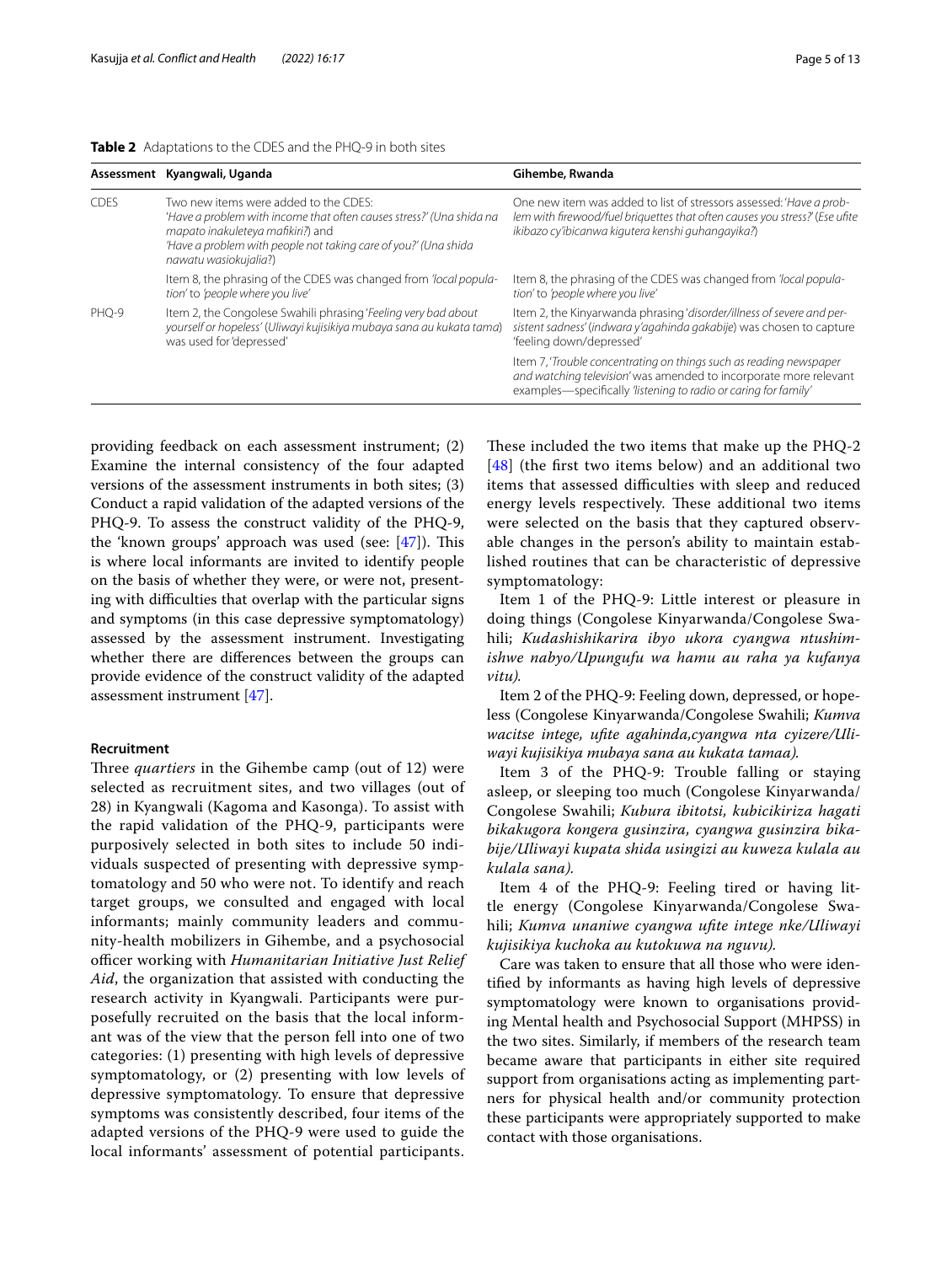### **Process for obtaining informed consent**

Prior to consenting, an observational assessment of the potential participants' mental capacity to consent was conducted by the research assistant. Written informed consent was obtained from all participants before participating in Study 2, following the reading aloud of the participant information sheet and answering of questions by a research assistant. For illiterate participants a witnessed line mark or mark (in lieu of a signature) was provided. In Gihembe, six potential participants identifed by informants were excluded (two had complex mental health difficulties, three declined consent, and one was unavailable), all remaining participants approached provided consent. In Uganda, all the participants who were approached provided consent.

### **Procedure**

After participants provided informed consent, Research Assistants administered each of the assessment instruments to participants. The order of the administration of the assessment instruments was varied and balanced across locations and high/low depressive symptom groups. Each participant completed a cognitive interview in relation to the frst assessment instrument they completed. The questions for the cognitive interviewing follow those used in a previous study [[40](#page-12-5)]: (1) "Were there any questions that you found difficult to understand?", "Which ones were they?", "What was it that was difficult to understand?" (2) "Overall, how did you feel about completing this instrument? Please explain". The research assistant posed the questions verbally in the local languages and the verbatim responses were recorded in writing in the local language. The responses were then translated by a bilingual member of the research team and independently checked for accuracy by another member of the research team.

#### **Analyses**

The responses regarding the comprehensibility and acceptability of each of the measures were analyzed separately. Common themes emerging in the responses were noted and a frequency count of responses relating to each theme was made. For the rapid validation, descriptive statistics (e.g. means and standard deviations) were calculated. To assess criterion validity, between group comparisons (independent t-tests) were conducted to identify signifcant diferences in the PHQ-9 scores between those whom informants adjudged to have *High Depressive Symptoms* vs. *Low Depressive Symptoms*. Building on previous research fndings [[37\]](#page-12-2) that higher levels of daily stress (as assessed by the CDES) predicted higher levels of depressive symptomatology, bivariate correlations were conducted between the PHQ-9 and CDES to assess the convergent validity of these assessment instruments. Furthermore, bivariate correlations were conducted between the SASCAT and the MSPSS to assess the convergent validity of these measures. The criteria described used by Ursachi and colleagues [\[49](#page-12-14)] were used to ascertain the internal consistency of the adapted versions of each of the assessment instruments in both sites: Cronbach α of 0.6–0.7 indicates an acceptable level of reliability, between 0.7 and 0.8 a good level, and greater than 0.8 a very good level.

## **Study 2 Results of cognitive interviewing**

For each of the assessment instruments across the two sites, the vast majority of participants indicated that the adapted assessment instruments were clear and easy to understand. Most participants reported positive views about being asked about the issues that the instruments explore. A comparatively small proportion of participants reported that some questions upset them. A minority of participants also reported that they hoped the responses to such questions would lead to support being provided. The following section will highlight specific issues per site that were reported by two or more participants who completed the cognitive interviewing about a specifc instrument. In the interest of brevity, we will summarise only feedback that highlighted potential problems in relation to particular items of the assessment instruments.

In Kyangwali, two participants highlighted that the CDES items about being harassed (i.e. by the police  $(item 7)$  and the local population  $(item 8)$ ) were difficult to understand. With regard to the MSPSS, three participants in Kyangwali found item 10 of the MSPSS (i.e. There is a special person in my life who cares) difficult to understand. Two participants in Gihembe raised issues about the way in which the SASCAT made specifc mention of 'political groups' (i.e. items 1 and 2) and 'politicians' (item 3) as response options (e.g. "*Yes, asking me about politics, I cannot discern what it is for, it is hard to understand it.*" Female, 39 years). These points seemed to be related to the fact that 'political groups' and 'politicians' were largely absent from the refugee setting, and some participants being wary about mentioning political groups and politicians given their experiences of forced displacement. Two participants in Gihembe also expressed confusion as to why items 1 and 2 of the SASCAT were interested to ask about their membership of groups more broadly (e.g. "*What is difcult to understand for me is the reason you want to know more about groups*" Female, 57 years). To address this, the following statement, which will be read by the assessor immediately before this question, has been added to the adapted versions of the SASCAT that will be used in the CoSTAR trial in both sites: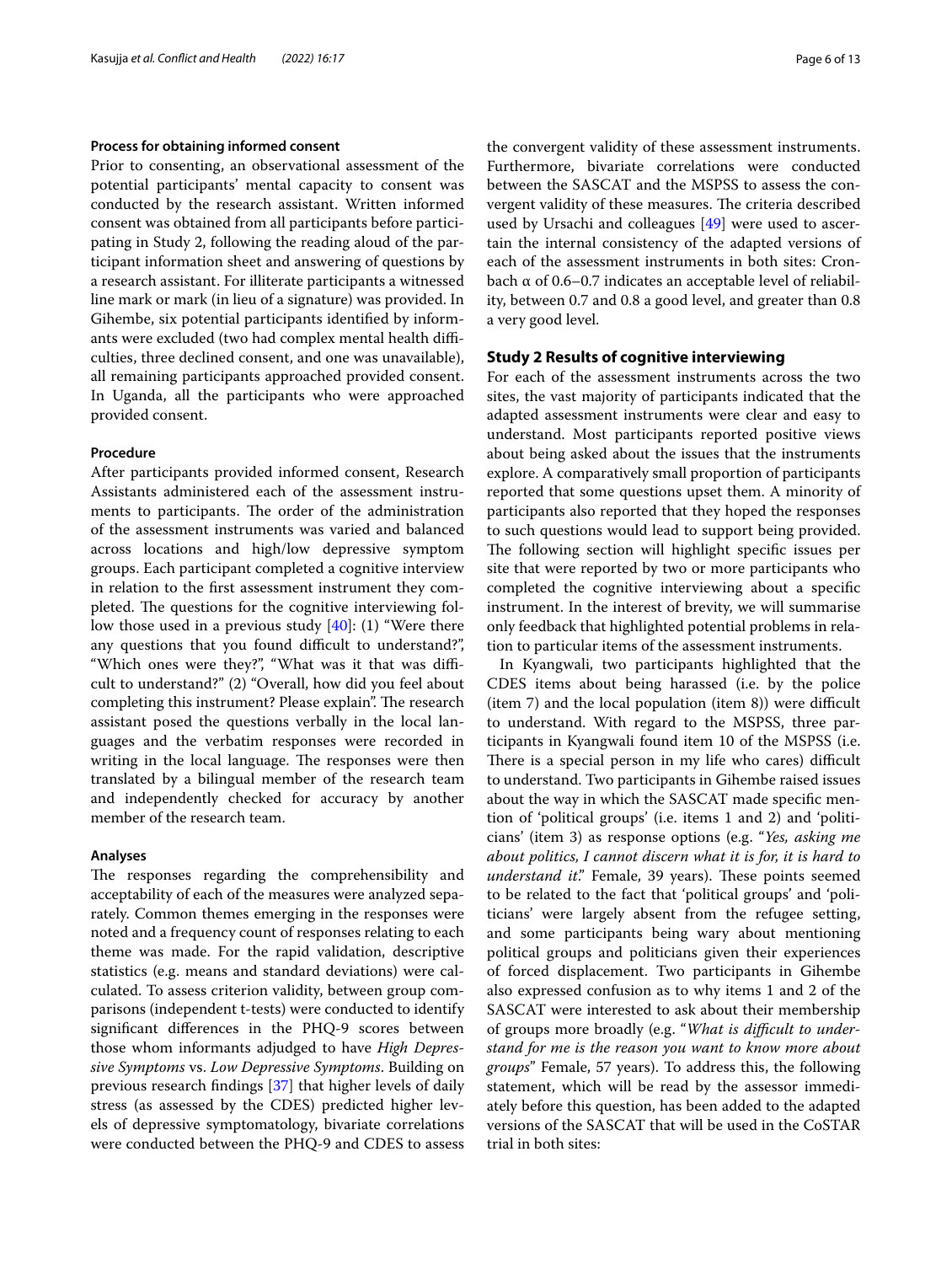"These are questions that try to capture where peo*ple may get support from and are asked all over the*  world. They include lots of different categories of *responses that may be more or less relevant to your life in Gihembe/Kyangwali (delete as appropri*ate). The information we gather is useful to help us *understand what sort of groups and associations are valuable in this community, and none of it will be shared outside of the research team. If you fnd a question sensitive, you are free to decline to answer and we will move onto the next question".*

## **Study 2 Results of rapid validation of the PHQ‑9**

Table [3](#page-6-0) summarises the demographic characteristics of the samples. Of the 100 participants recruited in Gihembe 72 were females, and the mean age was 42 years  $(SD=17.10)$ . A total of 26 clans were represented, most commonly Abanyiginya  $(n=12)$ , Abasinga  $(n=12)$ , Abaha (n=11), Abega (n=10), and Abacyaba (n=9). Of the 100 participants recruited in Kyangwali, 65 were male, with a mean age of 37 yrs  $(SD=11.54)$ . A total of 17 ethnic groups were represented in the Kyangwali sample—most commonly Nyabwisha (n=58), Tutsi (n=7), Gegere ( $n=6$ ), Hutu ( $n=5$ ), and Hima ( $n=3$ ). In both sites, the most commonly reported responses for marital

<span id="page-6-0"></span>**Table 3** Demographic characteristics (%) of the sample for rapid validation

|                                 | <b>Gihembe Rwanda</b>             |                                                                      | Kyangwali Uganda                                              |                                 |                                                                      |                                                               |
|---------------------------------|-----------------------------------|----------------------------------------------------------------------|---------------------------------------------------------------|---------------------------------|----------------------------------------------------------------------|---------------------------------------------------------------|
|                                 | <b>Full Sample</b><br>$(n = 100)$ | <b>Adjudged low</b><br>levels of depressive<br>symptoms ( $n = 50$ ) | Adjudged high<br>levels of depressive<br>symptoms<br>$(n=50)$ | <b>Full Sample</b><br>$(n=100)$ | <b>Adjudged low</b><br>levels of depressive<br>symptoms ( $n = 51$ ) | Adjudged high<br>levels of depressive<br>symptoms<br>$(n=49)$ |
| Age                             | 42 (17.11)                        | 44 (18.91)                                                           | 40 (15.04)                                                    | 37 (11.37)                      | 34 (11.54)                                                           | 39 (10.65)                                                    |
| Years in camp                   | 22 (2.49)                         | 22(3.24)                                                             | 22 (1.49)                                                     | 8 (6.79)                        | 8(6.52)                                                              | 8(7.11)                                                       |
| Sex                             |                                   |                                                                      |                                                               |                                 |                                                                      |                                                               |
| Female                          | 72                                | 28                                                                   | 44                                                            | 65                              | 34                                                                   | 31                                                            |
| Male                            | 28                                | 22                                                                   | 6                                                             | 35                              | 17                                                                   | 18                                                            |
| <b>Marital Status</b>           |                                   |                                                                      |                                                               |                                 |                                                                      |                                                               |
| Cohabiting                      | $\mathbf{1}$                      | 1                                                                    | 0                                                             | $\mathbf{1}$                    | $\mathbf{1}$                                                         | $\circ$                                                       |
| Currently Married               | 41                                | 28                                                                   | 13                                                            | 53                              | 28                                                                   | 25                                                            |
| Divorced                        | $\mathbf{1}$                      | $\overline{0}$                                                       | $\mathbf{1}$                                                  | $\mathbf{1}$                    | $\overline{0}$                                                       | $\mathbf{1}$                                                  |
| Never married                   | 27                                | 15                                                                   | 12                                                            | 12                              | 6                                                                    | 6                                                             |
| Separated                       | 16                                | 0                                                                    | 16                                                            | 11                              | $\overline{4}$                                                       | $\overline{7}$                                                |
| Widowed                         | 14                                | 6                                                                    | 8                                                             | 22                              | 12                                                                   | 10                                                            |
| Highest level of Educa-<br>tion |                                   |                                                                      |                                                               |                                 |                                                                      |                                                               |
| No Schooling                    | 40                                | 20                                                                   | 20                                                            | 37                              | 19                                                                   | 18                                                            |
| Primary school                  | 25                                | 8                                                                    | 17                                                            | 13                              | 15                                                                   | 21                                                            |
| Junior High School              | 16                                | 5                                                                    | 11                                                            | 36                              | 8                                                                    | 5                                                             |
| Senior High School              | 17                                | 15                                                                   | $\overline{2}$                                                | 5                               | $\overline{4}$                                                       | $\mathbf{1}$                                                  |
| College/Diploma                 | $\circ$                           | 0                                                                    | $\mathbf 0$                                                   | 6                               | $\overline{2}$                                                       | $\overline{4}$                                                |
| University                      | $\overline{2}$                    | 2                                                                    | $\mathbf 0$                                                   | 3                               | 3                                                                    | $\mathbf{0}$                                                  |
| Occupation                      |                                   |                                                                      |                                                               |                                 |                                                                      |                                                               |
| Evangelist/Pastor               | $\overline{2}$                    | $\overline{2}$                                                       | 0                                                             | $\mathbf{1}$                    | $\mathbf{0}$                                                         | $\mathbf{1}$                                                  |
| Farming                         | $\mathbf{1}$                      | 1                                                                    | 0                                                             | 20                              | 6                                                                    | 14                                                            |
| Keeping house/<br>homemaker     | 35                                | 18                                                                   | 17                                                            | 10                              | $\overline{7}$                                                       | 3                                                             |
| Paid work                       | $\overline{2}$                    | 2                                                                    | 0                                                             | 3                               | $\overline{2}$                                                       | 1                                                             |
| Part-time jobs                  | $\overline{4}$                    | 3                                                                    | 1                                                             | 0                               | $\mathbf 0$                                                          | $\mathbf 0$                                                   |
| Self-employed                   | 15                                | 8                                                                    | $\overline{7}$                                                | 8                               | 3                                                                    | 5                                                             |
| Student                         | 6                                 | $\overline{2}$                                                       | $\overline{4}$                                                | $\mathbf{1}$                    | $\mathbf{1}$                                                         | $\mathbf{0}$                                                  |
| Unemployed                      | 35                                | 14                                                                   | 21                                                            | 57                              | 32                                                                   | 25                                                            |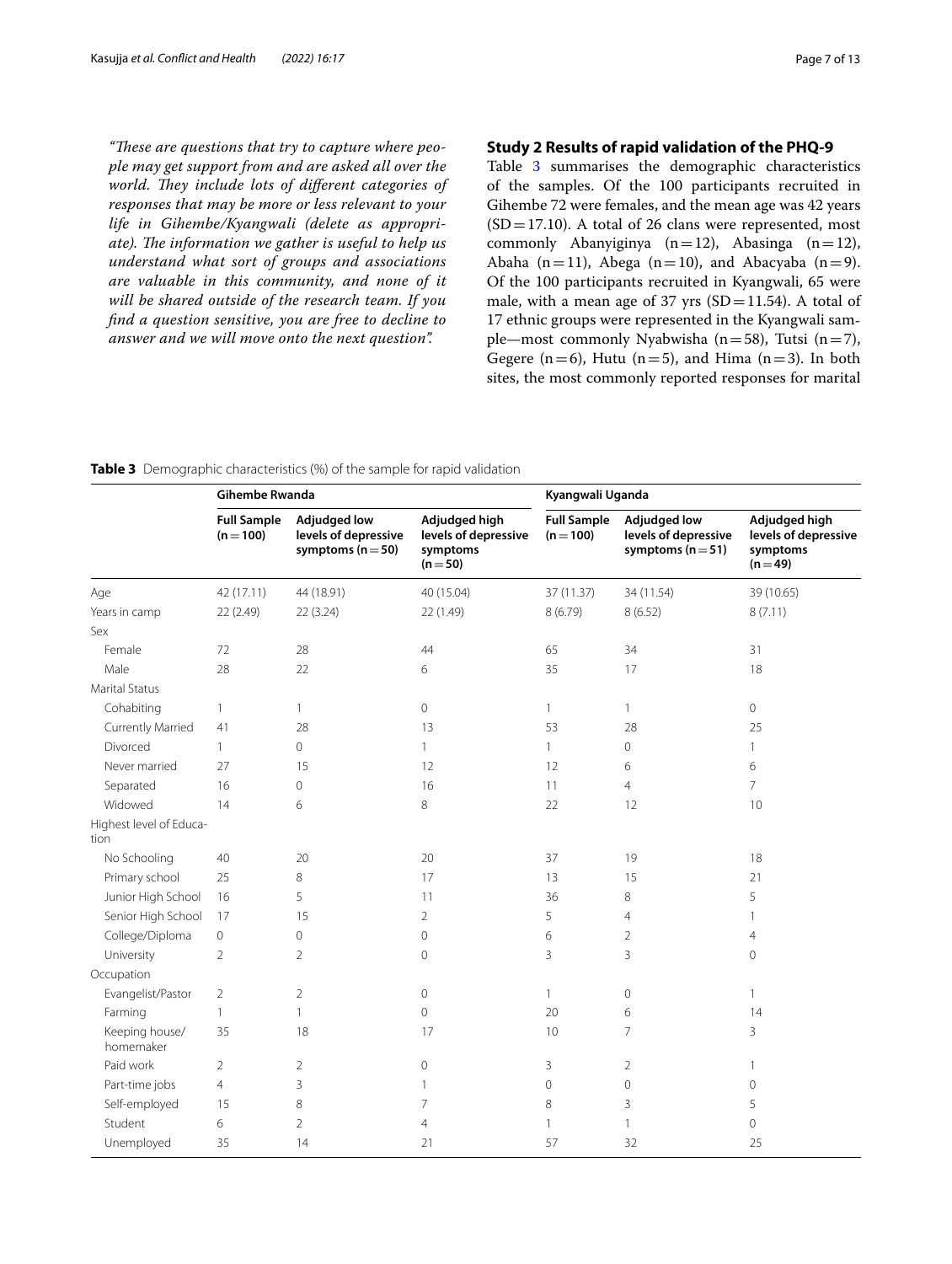|                            | Gihembe, Rwanda          |                                 |           |                                                     |                        | Kyangwali, Uganda                   |                 |                                     |                                                     |                        |
|----------------------------|--------------------------|---------------------------------|-----------|-----------------------------------------------------|------------------------|-------------------------------------|-----------------|-------------------------------------|-----------------------------------------------------|------------------------|
|                            | Mean (SD)<br>PHQ-9       | participant (n)                 |           | PHQ-9: How difficult the problems have been for the |                        | Mean (SD)<br>PHQ-9                  | participant (n) |                                     | PHQ-9: How difficult the problems have been for the |                        |
|                            |                          | Not difficult Somewhat<br>atall | difficult | Very difficult                                      | Extremely<br>difficult |                                     | at all          | Not difficult Somewhat<br>difficult | Very difficult                                      | Extremely<br>difficult |
| Juli Sample<br>$(n = 100)$ | 8.34 (6.06)              | 32                              | 26        | 33                                                  |                        | 10.55 (6.46)                        | $\frac{8}{18}$  |                                     | 26                                                  | 25                     |
| ow depressive symptoms     | 5.66 (5.04)<br>$N = 50$  | 50                              | 24        | 20                                                  | O                      | 8.90 (5.41)<br>51<br>N = 51         |                 |                                     |                                                     |                        |
| High depressive symptoms   | 11.02 (5.84)<br>$N = 50$ | $\overline{4}$                  | 28        | $\frac{4}{6}$                                       | $\overline{1}$         | 12.26 (7.04)<br>$\overline{N} = 51$ | $\frac{5}{1}$   | $\tilde{c}$                         | $\frac{5}{1}$                                       | $\frac{3}{2}$          |
| t-value (df)               | $-4.91(98)$              |                                 |           |                                                     |                        | $-2.68(98)$                         |                 |                                     |                                                     |                        |
|                            | $p < 0.001***$           |                                 |           |                                                     |                        | $p < 0.01***$                       |                 |                                     |                                                     |                        |

<span id="page-7-0"></span>

| I<br>$\frac{1}{2}$<br>$\mathbf$                                      |        |
|----------------------------------------------------------------------|--------|
| Ş                                                                    |        |
| l                                                                    |        |
|                                                                      |        |
|                                                                      |        |
|                                                                      |        |
|                                                                      |        |
| $\frac{1}{2}$                                                        |        |
|                                                                      |        |
| こり リーラリー                                                             |        |
|                                                                      |        |
| )<br>)<br>)                                                          |        |
|                                                                      |        |
| $\overline{ }$                                                       |        |
| ^^ ^ ニフニー ノン                                                         |        |
| $\mathfrak{g}$                                                       |        |
|                                                                      |        |
|                                                                      |        |
| And to bave high vs. Jour depressing sumptome in Cihop.              |        |
| )<br>)<br>)                                                          |        |
|                                                                      |        |
| 5                                                                    |        |
|                                                                      |        |
|                                                                      |        |
|                                                                      |        |
|                                                                      |        |
|                                                                      |        |
| うっこうりょ                                                               |        |
| ponces in the two argument centrical own and basic of heino adjuding |        |
|                                                                      |        |
| )<br>)<br>)<br>;                                                     |        |
|                                                                      |        |
| j                                                                    |        |
|                                                                      |        |
| )<br>)<br>)                                                          |        |
|                                                                      |        |
| ה<br>?                                                               |        |
| ;<br>;<br>;                                                          |        |
|                                                                      |        |
|                                                                      |        |
| ミリンクション                                                              |        |
|                                                                      |        |
|                                                                      |        |
|                                                                      |        |
|                                                                      |        |
|                                                                      |        |
|                                                                      |        |
|                                                                      |        |
|                                                                      |        |
|                                                                      |        |
|                                                                      |        |
|                                                                      |        |
|                                                                      |        |
| i                                                                    |        |
| )<br>)                                                               |        |
|                                                                      |        |
|                                                                      | i<br>١ |
|                                                                      |        |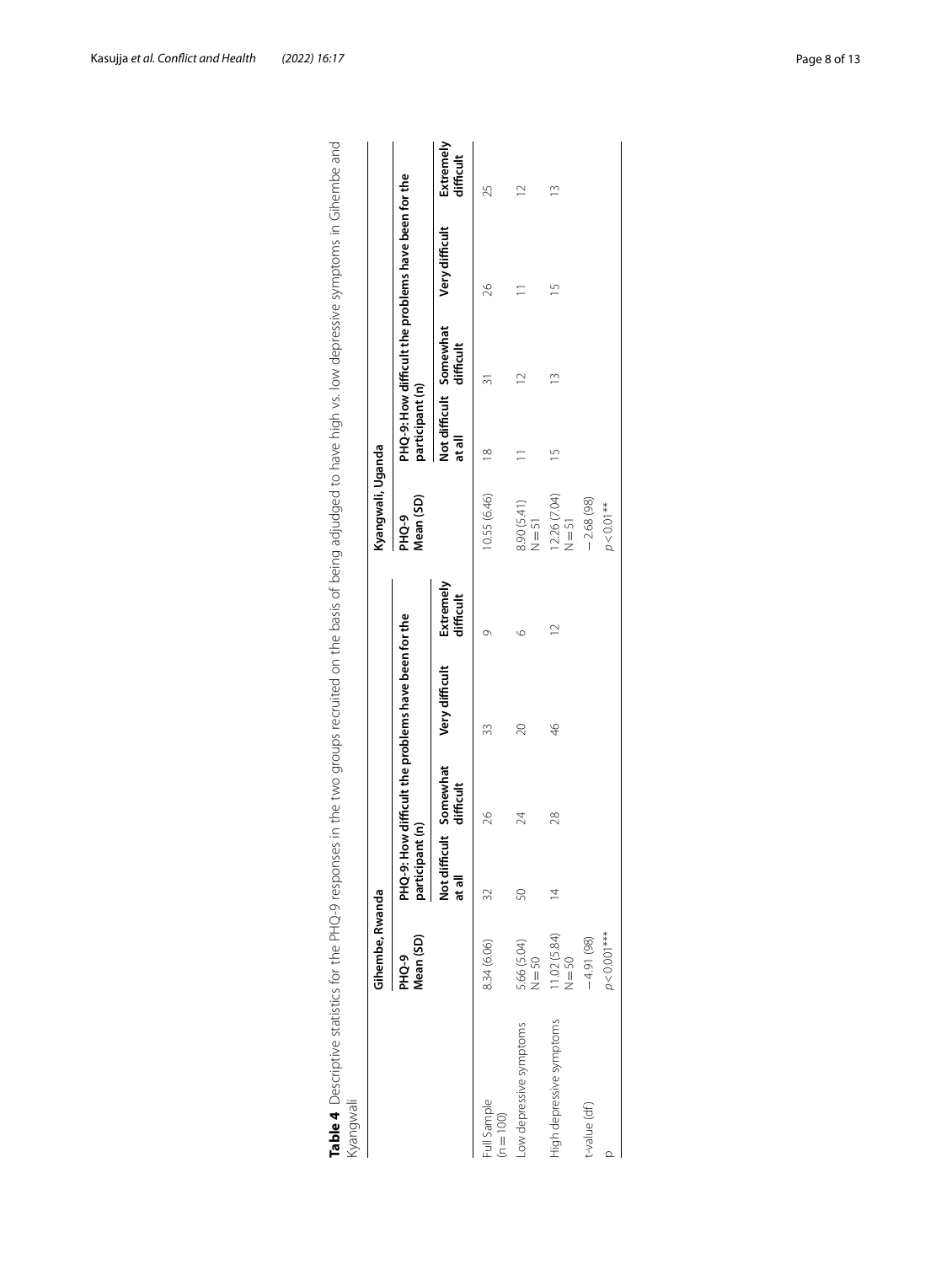<span id="page-8-0"></span>**Table 5** Bivariate correlations and internal consistency scores for the SASCAT and MSPSS

|                           | <b>SASCAT Total score</b> |           |
|---------------------------|---------------------------|-----------|
|                           | Gihembe                   | Kyangwali |
| MSPSSTotal Mean           | $0.43***$                 | $0.29**$  |
| MSPSS Sign. Other Mean    | $0.34***$                 | $(1.27**$ |
| MSPSS Family Mean         | $0.40***$                 | $0.22*$   |
| <b>MSPSS Friends Mean</b> | $0.33***$                 | $0.30**$  |

\**p*<.05; \*\**p*<.01; \*\*\**p*<.001

<span id="page-8-1"></span>**Table 6** Internal consistency (Cronbach's α) of the adapted versions of the measure

|                              | Site    |           |
|------------------------------|---------|-----------|
|                              | Gihembe | Kyangwali |
| PHQ-9                        | 0.83    | 0.88      |
| <b>CDES</b>                  | 0.60    | 0.70      |
| SASCAT Total score           | 0.78    | 0.70      |
| <b>MSPSS Total Mean</b>      | 0.90    | 0.91      |
| MSPSS Significant Other Mean | 0.83    | 0.80      |
| MSPSS Family Mean            | 0.87    | 0.83      |
| <b>MSPSS Friends Mean</b>    | 0.85    | 0.78      |

status, education and employment status were 'married', 'no schooling', and 'unemployed' respectively.

Results presented in Table [4](#page-7-0) show that individuals who were recruited because they were thought to have high levels of depressive symptoms had signifcantly higher PHQ-9 scores (Gihembe:  $M=11.02$ ; SD $=5.84$ ; Kyangwali:  $M = 12.26$ ;  $SD = 7.04$ ) compared to those in the group adjudged to have low levels of depressive symptoms (Gihembe: M=5.66; SD=5.04; Kyangwali:  $M=8.90$ ; SD = 5.41). The mean PHQ-9 score for the full sample in Gihembe was 8.34 (SD=6.06), and in Kyangwali it was  $10.55$  (SD = 6.46).

In both sites, the adapted versions of the PHQ-9 had signifcant positive correlations with the level of daily stressors as assessed by the adapted versions of the CDES (r=0.36, *p*<0.001 in Gihembe; r=0.26, *p*<0.05 in Kyangwali). Table [5](#page-8-0) provides details of the correlations between the SASCAT total score and the MSPSS scores. In both sites there were signifcant positive correlations between all of these variables.

Table [6](#page-8-1) provides details of the internal consistency scores for the assessment instruments in both study sites. The PHQ-9 and MSPSS demonstrated very good levels of internal consistency in both sites, the SACAT good levels in both sites, and the CDES a good level in Kyangwali and an acceptable level in Gihembe.

## **Discussion**

Elevated levels of depressive symptomology have been reported amongst refugees from East African countries residing in settlements in the region  $[50-52]$  $[50-52]$  $[50-52]$ . The current studies sought to contextually adapt and validate the PHQ-9 measure of depressive symptomatology for use with Congolese refugees in Rwanda and Uganda. Study 1 sought to translate and contextually adapt four assessment instruments (PHQ-9; CDES, SASCAT and MSPSS) measuring depressive symptomology, daily stressors, social capital and perceived social support respectively. Study 2 sought to conduct pilot testing of the assessment instruments that included cognitive interviews with members of the refugee communities in both Gihembe and Kyangwali about their experience of being administered the assessment instruments, ascertain the internal consistency of the assessment instruments, and conduct a rapid validation of the PHQ-9.

The approaches used to translate and adapt the assessment instruments in the current study share similarities, but also some important distinctions with approaches used in other studies, which vary in the steps they take and the extent to which they include fndings from formative research, local community involvement, piloting and validation, and forward and backward translation [[40,](#page-12-5) [53\]](#page-12-17). As with the current study, Tol and colleagues' [[53\]](#page-12-17) approach was based on the process developed by van Ommeren and colleagues  $[46]$  $[46]$ . The current study did not use formal back-translation, opting instead for a more streamlined pragmatic approach. In recent years, alternative approaches have been proposed based on *skopostheorie* [[54\]](#page-12-18) (skopos=purpose) which is a functional approach to translation defned as; 'an area of translation theory that asserts that translational activity should be ultimately grounded in the purpose of the translation rather than the objective equivalency of the source and target texts' [[55\]](#page-12-19). Evidence suggests that *skopostheorie*based approaches can yield higher quality translations in terms of both coherence, fdelity and usability in the specifc setting [\[55\]](#page-12-19). Brislin [[56\]](#page-12-20) proposed back-translation as a key step for checking the fdelity of the translation. However, critics have highlighted that in back-translation the 'equivalence' of concepts cannot be guaranteed because mental health related terms are very difficult to translate directly [\[57](#page-12-21), [58\]](#page-12-22). Furthermore, it has been highlighted that back-translation serves to prioritise the legitimacy of the source text and denigrates the worldview and context of the target population [\[55](#page-12-19)]. Jabir [[59\]](#page-12-23) proposed that the approach taken to translation should be guided by the purpose that the text was intended serves, rather than either the syntactic structure or the communicative effect of what is being translated. The process of back-translation has important time, human resource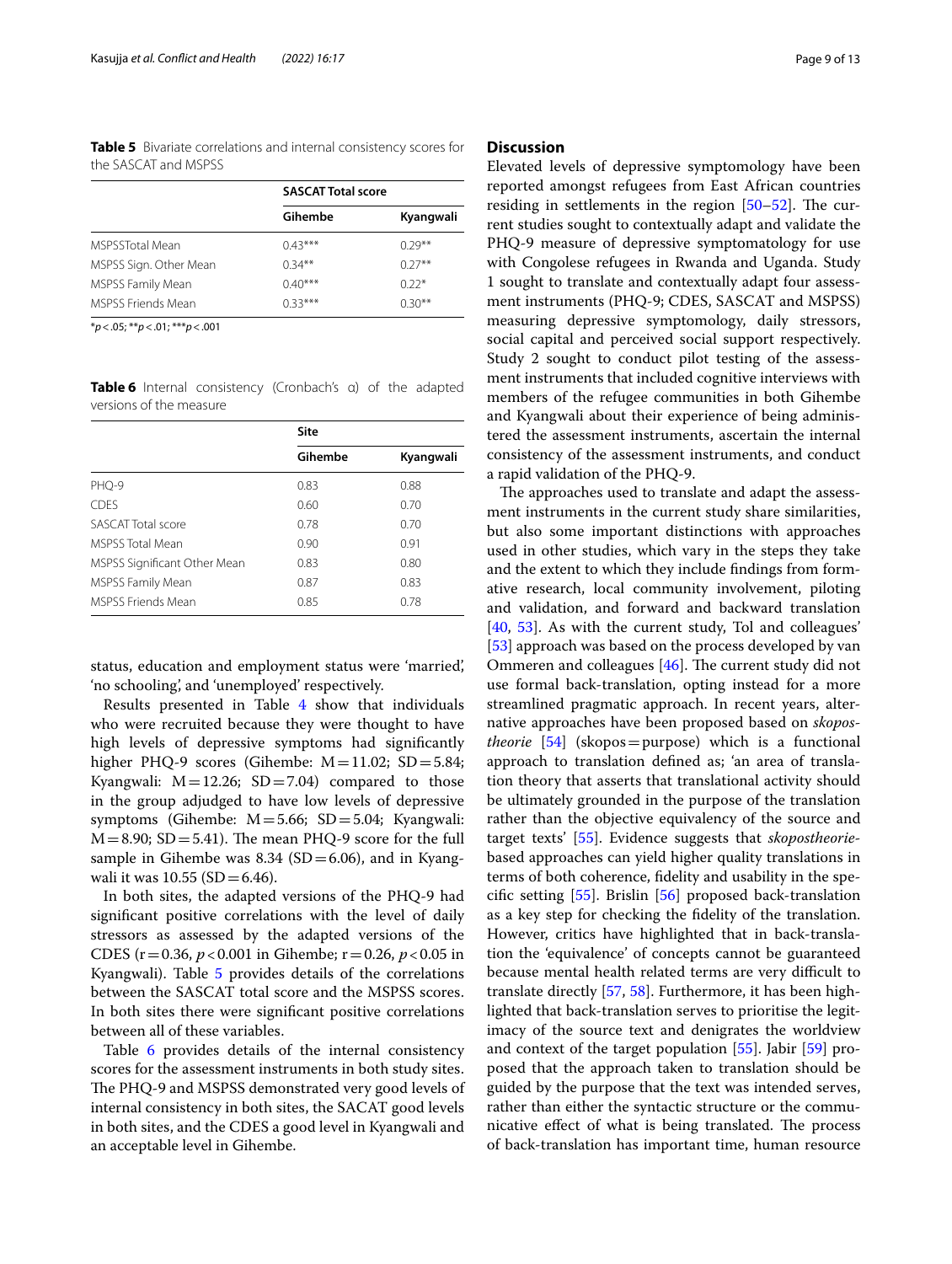(including the availability of profcient translators), and cost implications—all of which may be in short-supply in humanitarian contexts. In the current study we invited members of the local Refugee Community Advisory Group to play an active role in the translation process. The involvement of 'experts by experience' in this way, provides an important opportunity to ensure that important issues are addressed during the translation process and the resulting assessment instrument resonates with the lived experience of those living in the research setting. In addition, this form of participant involvement is consistent with efforts to empower local community members to be more active in the research process. We propose that the approach used in the current study is a viable alternative that should be considered in such circumstances.

Results from the cognitive interviewing indicated high levels of acceptability and understandability across both sites. It was striking how frequently participants either (a) recognised the value of simply being asked about how they are doing; and/or (b) expressed hope for subsequent action and advocacy from the researchers to improve their situation. This has important implications for similar research being conducted in humanitarian settings. It is clear that asking questions exploring issues covered by the assessment instruments has the potential to raise hope in some, albeit not all, participants. Equally, though, there is an ethical quandary in relation to the risk that participants' *hopes* for change become *expectations* for change, and what efect a failure to deliver on these expectations might have for both a given study and subsequent research conducted in the same population. It is therefore incumbent upon researchers to clearly communicate the limits of their involvement with participants and articulate what the research can hope to reasonable achieve, and what it cannot afect, as was done in this study.

Whilst there were a small number of items across the four measures that provoked negative reactions from participants in both sites, these tended to be isolated reactions. Most often these related to items that asked participants to reflect on difficult thoughts, feelings, and sensations. However, this is arguably an unavoidable consequence of efforts aimed at developing a better understanding the mental health and wellbeing of refugees, in turn informing efforts to support them.

Each of the four instruments demonstrated at least adequate levels of internal consistency in both sites, with both the PHQ-9 and MSPSS demonstrating very good levels. The current study indicates that the adapted and translated versions of the PHQ-9 in both sites demonstrates good construct validity (i.e. the PHQ-9 was measuring the appropriate theoretical construct). Owing to the fact that we did not have a 'gold standard' measure of depression administered by a trained mental health professional (e.g. a diagnostic interview), to analyse the PHQ-9's construct validity we used a 'known group' approach based on that used by Bolton [[47\]](#page-12-12). Specifcally, we enlisted the support of community-based counsellors and support workers to identify people in the two refugee communities who were suspected of having high vs. low levels of depressive symptoms. In our analysis, we found that the individuals suspected of having high levels of depressive symptoms had signifcantly higher scores on the adapted version of the PHQ-9 in both sites, thereby indicating good construct validity of our adapted measure.

In our study, the concurrent validity of the adapted versions of the PHQ-9 was supported in both sites through the signifcant positive correlations that were noted with the CDES. The CDES has previously been used amongst Rohingya refugees in Bangladesh [[37\]](#page-12-2). In that study, a larger number of reported daily environmental stressors was associated with higher levels of depressive symptomatology. These findings are consistent with the important role that displacement related and daily stress play in the emotional wellbeing of forcibly displaced people [[17](#page-11-13), [60](#page-12-24)]. The adaptation process for the CDES indicated that the 14 items of the original version were considered to be relevant for life in Kyangwali and Gihembe—with two new items being added for Kyangwali and one item added for Gihembe. Building on the work of Bolton and Tang [\[61](#page-12-25)], the addition of these items to the CDES was informed by rapid qualitative research that we undertook with the communities in Kyangwali and Gihembe [\[10\]](#page-11-30).

The PHQ-9 has been widely validated and used on the African continent [\[36,](#page-12-1) [62](#page-12-26)[–67](#page-12-27)]. Mwangi and colleagues [[66\]](#page-12-28) report on the validation of an adapted version of the PHQ-9 for use with Swahili speaking people living with HIV in the Kilif County area of coastal Kenya in a study conducted by Nyongesa and colleagues  $[68]$  $[68]$  $[68]$ . The authors noted that "*Where appropriate, additional locally relatable examples were added such as 'reading the Bible or Quran' to item 7 of the PHQ-9 'trouble concentrating on things, such as reading the newspaper or watching television*" [[66\]](#page-12-28). This is similar to the changes that were made to the item 7 in Gihembe where the examples were changed to '*listening to the radio or caring for family*'.

The current study also provides evidence to support the convergent validity of the adapted versions of the SASCAT and the MSPSS. The levels of social capital (as assessed by the SASCAT) had significant positive correlations with each of the indices of perceived social support assessed by the MSPSS (including overall perceived social support as well as social support from significant others, family members and friends).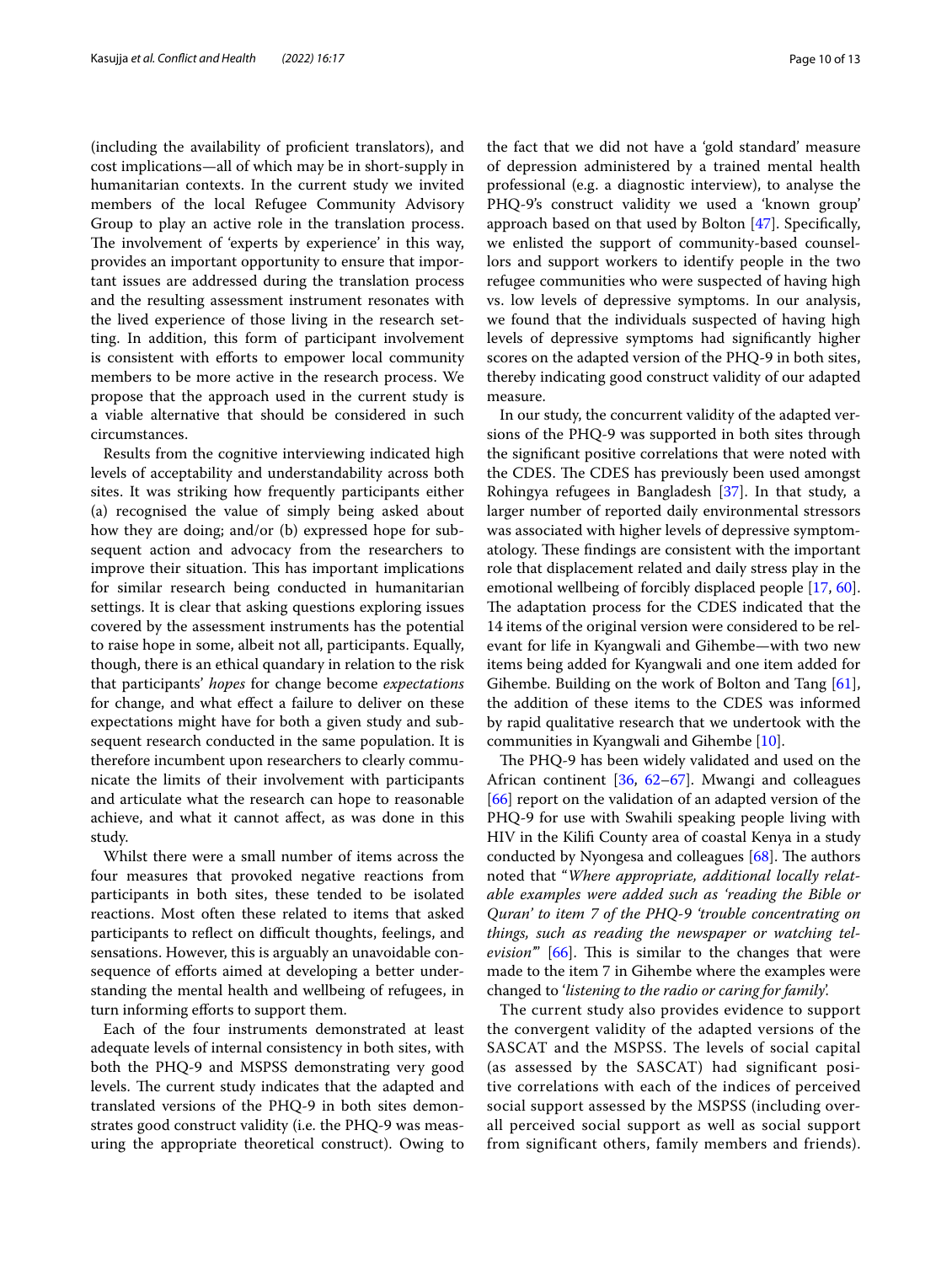To date, we are not aware of research that has used the MSPSS to assess perceived social support in adult refugees living in Rwanda or Uganda. Results from our recent rapid qualitative study suggest that the diverse make-up of Congolese refugees (in terms of ethnicity and language) in Kyangwali may be contributing to lower levels of perceived social cohesion, whereas in Gihembe the more homogeneous and close-knit nature of the population may be associated with less conflict between groups and higher levels of social support [[10\]](#page-11-30). The larger geographic size of the Kyangwali settlement and wider dispersal of Congolese refugees may have implications for perceptions of social support when compared to the more densely inhabited Gihembe camp where people who can provide social support may be more readily available.

The study had some important potential limitations. Although there was scope to consider local idioms of distress [[69](#page-12-30), [70](#page-12-31)] during *Step B* of the three-stage procedure used to linguistically translate and culturally adapt the assessment instruments (see Table  $1$ ), had there been more time and resource, we could have focused more on identifying and assessing the idioms of distress or local syndromes experienced by the Congolese refugees living in Gihembe and Kyangwali. This has been highlighted by previous research as an important consideration in assessing mental health and wellbeing [\[71\]](#page-12-32). Qualitative research conducted with Kinande speaking people living in the Butembo in the North Kivu province of DRC identified local syndromes including *erisire* or *amutwe alluhire* ('tired head') [[72](#page-12-33)]. Future research may wish to develop novel assessment instruments for measuring idioms of distress and local syndromes pertinent to the Congolese refugee communities in Kyangwali and Gihembe.

The participants recruited in the rapid validation phase in both sites led to an imbalance between genders, with more females participating in the study in both sites (Gihembe: 72 vs. 28; Kyangwali: 65 vs. 35). The purposive approach to the sampling of participants, which sought to recruit people on the basis that they identified as having either high or low levels of depressive symptomatology, may have inadvertently skewed the gender distribution. In Gihembe, in particular, females were markedly over-represented in the group adjudged to have high levels of depressive symptoms by the local informants (44 females vs. 6 males). The samples are not representative of the population as a whole, and as such the extent to which the findings from the current study generalize to the refugee population more widely in Gihembe and Kyangwali is unclear.

## **Conclusion**

The two studies reported in the current paper describe a pragmatic empirical approach to contextually adapting and validating mental health and wellbeing assessment instruments for use in complex humanitarian settings. Members of the local Congolese refugee communities were actively involved in our approach to maximise the relevance, understandability and acceptability of the translated and adapted items of four assessment instruments measuring dimensions relevant to mental health and wellbeing. The processes used in the current studies highlight the valuable opportunities that the adaptation of assessment instruments provide for proactively and sensitively engaging with communities to co-develop an approach to assessing mental health and wellbeing in meaningful and locally contextualised ways. The adapted versions of the PHQ-9, CDES, SASCAT and MSPSS will be used in the CoS-TAR randomized controlled trial of a psychosocial intervention to address mental and social distress experienced by refugees in Rwanda and Uganda.

#### **Abbreviations**

CDES: Checklist for Daily & Environmental Stressors; CoSTAR: Communitybased Sociotherapy Adapted for Refugees; DRC: Democratic Republic of Congo; MHPSS: Mental Health and Psychosocial Support; MSPSS: Multidimensional Scale of Perceived Social Support; PHQ-9: Patient Health Questionnaire-9; RCAG: Refugee Community Advisory Groups; SASCAT: The Shortened and Adapted Social Capital Assessment Tool.

#### **Acknowledgements**

We are grateful to the people who agreed to participate in the study in both Rwanda and Uganda. We would also like to acknowledge the CoSTAR data collection teams in Uganda and Rwanda: Theoneste Rutayisire, Olivier Mugwaneza Alice Ishimwe, Hosanne Ingabire, Aimée Mukankusi, Romain Ndikumuzima, Eugenie Muhorakeye, Camille Safari, Eric Niyonteze, Barbara Nalwoga Kawooya, Hillary Agaba, Lodu Bosco, Joseph Mugarura.

#### **Author contributions**

This study was conceptualised by RW, RK, SJ, PV, PB, AC, DK and TH. The data collection and original-language analysis was conducted by in-country research assistants (see acknowledgements) who were trained and supervised in-country by RK, PB, DK, and SJ; with teleconference support from RW, AC and TH. The frst draft of the manuscript was developed by RK and RW. RK, PB and DK contributed and verifed the interpretation of all original language data. All authors reviewed and edited subsequent manuscript drafts, including contributing relevant literature. The authors alone are responsible for the views expressed in this article and they do not necessarily represent the views, decisions, or policies of the institutions with which they are affiliated. All authors read and approved the fnal manuscript.

#### **Funding**

The research that contributed to this manuscript was funded by the Economic Social Research Council (UK) (Grant Reference: ES/S000976/1). The funding body did not contribute to the design of the study and collection, analysis, and interpretation of data and in writing the manuscript.

#### **Availability of data and materials**

The datasets used and/or analysed during the current study are available from the corresponding author on reasonable request.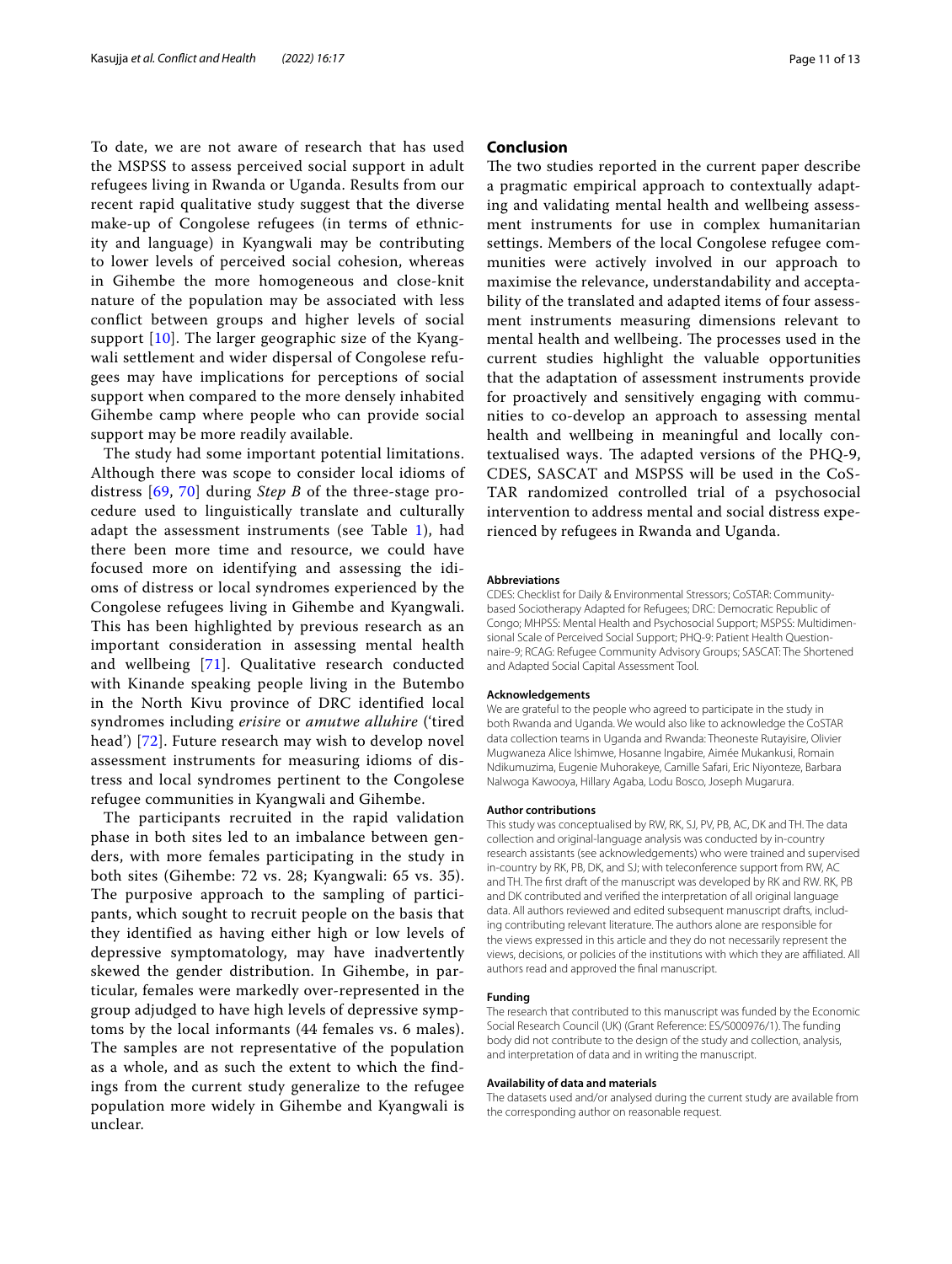## **Declarations**

#### **Ethics approval and consent to participate**

This manuscript includes statements on ethics approval and consent and includes the name of the ethics committees that approved the study.

#### **Consent for publication**

This manuscript does not contain any identifable data in any form (including any individual details, images or videos), so no consent for publication from individual participants to reproduce this material is required.

#### **Competing interests**

The authors declare that they have no competing interests.

#### **Author details**

<sup>1</sup> Department of Mental Health and Community Psychology, Makerere University, Kampala, Uganda. <sup>2</sup> Department of Psychiatry, Makerere University, College of Health Sciences, Kampala, Uganda. <sup>3</sup> Department of Primary Care and Mental Health, University of Liverpool, Liverpool, UK. <sup>4</sup>Center for Mental Health, College of Medicine and Health Sciences, University of Rwanda, Kigali, Rwanda. <sup>5</sup> Mental Health & Community Psychology and Behaviour Research Group, College of Medicine and Health Sciences, University of Rwanda, Kigali, Rwanda. <sup>6</sup> Division of Resilience and Solutions, Public Health Section, United Nations High Commissioner for Refugees, Geneva, Switzerland. <sup>7</sup>School of Psychology, Queen's University Belfast, David Keir Building, 8-30 Malone Road, Belfast BT9 5BN, UK.

#### Received: 25 October 2021 Accepted: 2 April 2022 Published online: 15 April 2022

#### **References**

- <span id="page-11-0"></span>1. Center for Disease Control and Prevention (CDC). Refugee Health Profles: Congolese Refugees. Immigration, editor. 2014. Available from: [https://](https://www.cdc.gov/immigrantrefugeehealth/profiles/congolese/index.html?CDC_AA_refVal=https%3A%2F%2Fwww.cdc.gov%2Fimmigrantrefugeehealth%2Fprofiles%2Fcongolese%2Fbackground%2Findex.html) [www.cdc.gov/immigrantrefugeehealth/profles/congolese/index.html?](https://www.cdc.gov/immigrantrefugeehealth/profiles/congolese/index.html?CDC_AA_refVal=https%3A%2F%2Fwww.cdc.gov%2Fimmigrantrefugeehealth%2Fprofiles%2Fcongolese%2Fbackground%2Findex.html) CDC\_AA\_refVal=[https%3A%2F%2Fwww.cdc.gov%2Fimmigrantrefu](https://www.cdc.gov/immigrantrefugeehealth/profiles/congolese/index.html?CDC_AA_refVal=https%3A%2F%2Fwww.cdc.gov%2Fimmigrantrefugeehealth%2Fprofiles%2Fcongolese%2Fbackground%2Findex.html) [geehealth%2Fprofles%2Fcongolese%2Fbackground%2Findex.html](https://www.cdc.gov/immigrantrefugeehealth/profiles/congolese/index.html?CDC_AA_refVal=https%3A%2F%2Fwww.cdc.gov%2Fimmigrantrefugeehealth%2Fprofiles%2Fcongolese%2Fbackground%2Findex.html)
- <span id="page-11-1"></span>2. Migration Policy Institute. Democratic Republic of the Congo: A Migration History Marked by Crises and Restrictions. 2016. Available from: [https://www.migrationpolicy.org/article/democratic-republic-congo](https://www.migrationpolicy.org/article/democratic-republic-congo-migration-history-marked-crises-and-restrictions)[migration-history-marked-crises-and-restrictions](https://www.migrationpolicy.org/article/democratic-republic-congo-migration-history-marked-crises-and-restrictions)
- <span id="page-11-2"></span>3. UNHCR. Refugees and asylum seekers from DRC. 2020. Available from: <https://data2.unhcr.org/en/situations/drc>
- <span id="page-11-3"></span>4. Morof DF, Sami S, Mangeni M, Blanton C, Cardozo BL, Tomczyk B. A crosssectional survey on gender-based violence and mental health among female urban refugees and asylum seekers in Kampala, Uganda. Int J Gynaecol Obs. 2014;127(2):138–43.
- <span id="page-11-4"></span>5. Sipsma HL, Falb KL, Willie T, Bradley EH, Bienkowski L, Meerdink N, et al. Violence against Congolese refugee women in Rwanda and mental health: a cross-sectional study using latent class analysis. BMJ Open. 2015;5(4):e006299.
- <span id="page-11-5"></span>6. Greene MC, Ventevogel P, Tol AW. Mental Health and Psychosocial Wellbeing in Congolese Refugee Survivors of Gender Based Violence: A Desk Review. 2016. Available from: [https://www.mhinnovation.net/sites/defau](https://www.mhinnovation.net/sites/default/files/downloads/innovation/reports/Mental) [lt/fles/downloads/innovation/reports/Mental](https://www.mhinnovation.net/sites/default/files/downloads/innovation/reports/Mental) health and psychosocial wellbeing in Congolese refugee survivors of gender-based violence.pdf
- <span id="page-11-6"></span>7. Johnson K, Scott J, Rughita B, Kisielewski M, Asher J, Ong R, et al. Association of sexual violence and human rights violations with physical and mental health in territories of the Eastern Democratic Republic of the Congo. JAMA. 2010;304(5):553–62.
- <span id="page-11-7"></span>8. Espinoza S. Barriers to Mental Health Treatment within the Congolese Population . 2016. Available from: [http://www.cdc.gov/immigrantrefuge](http://www.cdc.gov/immigrantrefugeehealth/profiles/congolese/b) [ehealth/profles/congolese/b](http://www.cdc.gov/immigrantrefugeehealth/profiles/congolese/b)
- 9. Ingabire CM, Richters A. Suicidal ideation and behavior among congolese refugees in Rwanda: contributing factors, consequences, and support mechanisms in the context of culture. Front Psychiatry. 2020;11:299.
- <span id="page-11-30"></span>10. Chiumento A, Rutayisire T, Sarabwe E, Hasan MT, Kasujja R, Nabirinde R, et al. Exploring the mental health and psychosocial problems of Congolese refugees living in refugee settings in Rwanda and Uganda: a rapid

qualitative study. Conf Health. 2020;14(1):77. [https://doi.org/10.1186/](https://doi.org/10.1186/s13031-020-00323-8) [s13031-020-00323-8](https://doi.org/10.1186/s13031-020-00323-8).

- <span id="page-11-8"></span>11. Tankink M, Ventevogel P, Ntiranyibagira L, Ndayisaba A, H. N, TPO H. Situation and needs assessment of mental health and psychosocial support for refugee camps in Tanzania, Rwanda and Burundi: Report of the assessment phase for the project' Mental Health and Psychosocial Support Capacity Building for Implementing Partners. 2010.
- <span id="page-11-9"></span>12. Charlson F, van Ommeren M, Flaxman A, Cornett J, Whiteford H, Saxena S. New WHO prevalence estimates of mental disorders in confict settings: a systematic review and meta-analysis. Lancet. 2019;394(10194):240–8.
- <span id="page-11-10"></span>13. Hollifeld M, Warner TD, Lian N, Krakow B, Jenkins JH, Kesler J, et al. Measuring trauma and health status in refugees: a critical review. JAMA. 2002;288(5):611–21.
- 14. Ryan D, Dooley B, Benson C. Theoretical perspectives on post-migration adaptation and psychological well-being among refugees: towards a resource-based model. J Refug Stud. 2008;21:1-18.
- <span id="page-11-11"></span>15. Silove D, Ventevogel P, Rees S. The contemporary refugee crisis: an overview of mental health challenges. World Psychiatry. 2017;16(2):130–9.
- <span id="page-11-12"></span>16. Miller K, Rasmussen A. War experiences, daily stressors, and mental health fve years on: elaborations and future directions. Intervention. 2014;12:33–42.
- <span id="page-11-13"></span>17. White RG, Van der Boor C. Enhancing the capabilities of forcibly displaced people: a human development approach to confict- and displacementrelated stressors. Epidemiol Psychiatr Sci. 2021;30:e34–e34.
- <span id="page-11-14"></span>18. Mendenhall E, Yarris K, Kohrt BA. Utilization of standardized mental health assessments in anthropological research: possibilities and pitfalls. Cult Med Psychiatry. 2016;40(4):726–45.
- 19. Collins PY, Patel V, Joestl SS, March D, Insel TR, Daar AS, et al. Grand challenges in global mental health. Nature. 2011;475(7354):27–30.
- <span id="page-11-15"></span>20. Bolton P, Wilk CM, Ndogoni L. Assessment of depression prevalence in rural Uganda using symptom and function criteria. Soc Psychiatry Psychiatr Epidemiol. 2004;39:442–7.
- <span id="page-11-16"></span>21. Ali G-C, Ryan G, De Silva MJ. Validated screening tools for common mental disorders in low and middle income countries : A systematic review. PLoS ONE. 2016;11(6):1–14.
- <span id="page-11-17"></span>22. Kroenke K, Spitzer RL, Williams JBW. The PHQ-9: validity of a brief depression severity measure. J Gen Intern Med. 2001;16(9):606–13.
- <span id="page-11-18"></span>23. UNHCR. Democratic Republic of the Congo. Official Update. 2020. Available from: [https://reliefweb.int/report/democratic-republic-congo/](https://reliefweb.int/report/democratic-republic-congo/democratic-republic-congo-unhcr-operational-update-1-31-january-1) [democratic-republic-congo-unhcr-operational-update-1-31-january-1](https://reliefweb.int/report/democratic-republic-congo/democratic-republic-congo-unhcr-operational-update-1-31-january-1)
- <span id="page-11-19"></span>24. UNHCR. UNHCR's Presence in Rwanda. 2016; Available from: [https://www.](https://www.unhcr.org/rw/66-overview-2.html) [unhcr.org/rw/66-overview-2.html](https://www.unhcr.org/rw/66-overview-2.html)
- <span id="page-11-20"></span>25. UNHCR. Population Profle of Refugee Camps in Rwanda. 2015; Available from: <https://data2.unhcr.org/en/documents/download/48347>
- <span id="page-11-21"></span>26. UNHCR. Rwanda Country Refugee Response Plan. 2021. Available from: [https://reporting.unhcr.org/sites/default/fles/2021](https://reporting.unhcr.org/sites/default/files/2021) Rwanda Country Refugee Response Plan.pdf
- <span id="page-11-22"></span>27. UNHCR. Uganda - Refugee Statistics January 2021—Kyangwali. 2021. Available from: fle:///Users/rosswhite/Downloads/Kyangwali\_Settlement Profile\_012021.pdf
- <span id="page-11-23"></span>28. Kroenke K, Spitzer RL. The PHQ-9: A new depression diagnostic and severity measure. Psychiatr Ann. 2002;32(9):509–15.
- <span id="page-11-24"></span>29. Spitzer RL, Kroenke K, Williams JBW. Patient Health Questionnaire Study Group. Validity and utility of a self-report version of PRIME-MD: the PHQ Primary Care Study. JAMA. 1999;282:1737–44.
- <span id="page-11-25"></span>30. Spitzer RL, Williams JBW, Kroenke K, et al. Validity and utility of the Patient Health Questionnaire in assessment of 3000 obstetric-gynecologic patients: the PRIME-MD Patient Health Questionnaire Obstetrics-Gynecology Study. Am J Obstet Gynecol. 2000;183:759–69.
- <span id="page-11-26"></span>31. Sweetland AC, Belkin GS, Verdeli H. Measuring depression and anxiety in sub-saharan Africa. Depress Anxiety. 2014;31(3):223–32.
- <span id="page-11-27"></span>32. Nakku JEM, Rathod SD, Kiiza D, Breuer E, Mutyaba K, Baron EC, et al. Validity and diagnostic accuracy of the Luganda version of the 9-item and 2-item Patient Health Questionnaire for detecting major depressive disorder in rural Uganda. Glob Ment Heal. 2016;3:1–8.
- <span id="page-11-28"></span>33. Sebera F, Vissoci J, Umwiringirwa J, Teuwen D, Boon P, Dedeken P. Validity, reliability and cut-offs of the Patient Health Questionnaire-9 as a screening tool for depression among patients living with epilepsy in Rwanda. PLoS ONE. 2020;15:e0234095.
- <span id="page-11-29"></span>34. Tol WA, Leku MR, Lakin DP, Carswell K, Augustinavicius J, Adaku A, et al. Guided self-help to reduce psychological distress in South Sudanese